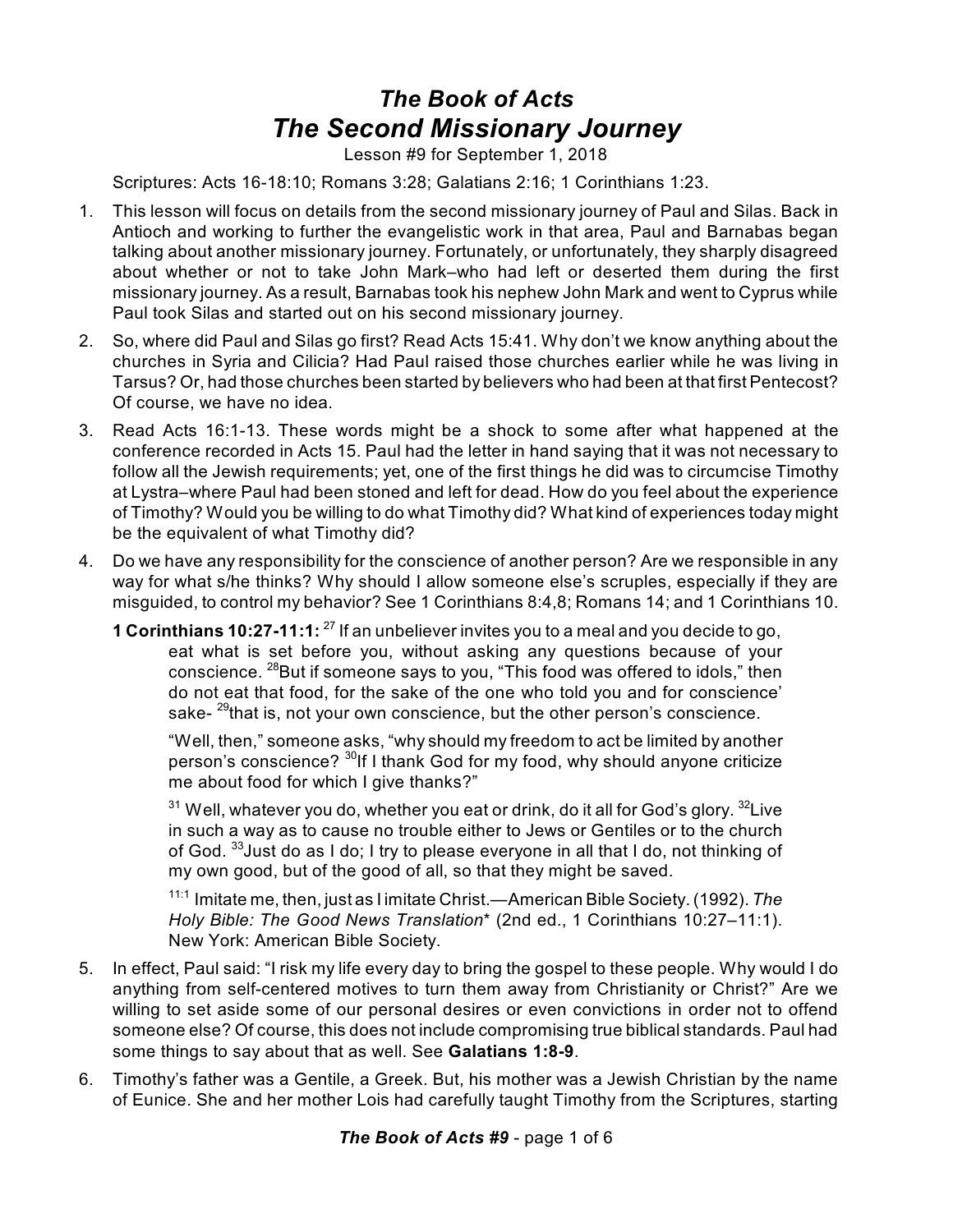in his childhood. We do not know exactly why Paul was so attracted to Timothy; but, Timothy turned out to be the "son" Paul apparently never had himself. And Timothy was respected by all the local believers.

- 7. Remember, that according to beliefs about Jewish identity, heritage is passed through the mother's line rather than the father's; thus, technically making Timothy a Jew. And why does Jewish identify follow the mother's line instead of the father's? Because one cannot always be sure who the father is; but, it is clear who the mother is! Timothy was probably not circumcised at birth because his father thought it was not necessary, maybe even barbaric. Paul, realizing that Timothy would be working with him among Jews, decided that in order to prevent any unnecessary conflicts later, Timothy must be circumcised. Timothy was a Jew.
- 8. Would you be willing to be circumcised in order to spread the gospel to Jews, many of whom would reject what you had to say anyway?
- 9. Circumcision was so important to some Jews that to worship with someone who was not circumcised could spoil their whole day! So, how would you like to be on the committee to determine whether someone was circumcised or not?
	- **Galatians 2:1-5:** <sup>1</sup>Fourteen years later I went back to Jerusalem with Barnabas, taking Titus along with me. <sup>2</sup>I went because God revealed to me that I should go. In a private meeting with the leaders I explained the gospel message that I preach to the Gentiles. I did not want my work in the past or in the present to be a failure. **<sup>3</sup>My companion Titus, even though he is Greek, was not forced to be circumcised, 4 although some wanted it done. Pretending to be fellow-believers, these men slipped into our group as spies, in order to find out about the freedom we have through our union with Christ Jesus.** They wanted to make slaves of us, <sup>5</sup>but in order to keep the truth of the gospel safe for you, we did not give in to them for a minute.—*Good News Bible*\* (Galatians 2:1–5). [Bold type is added.]

Was that the meeting described in Acts 15?

- 10. After having circumcised Timothy, they visited churches that Paul had started in that area. But, when they tried to travel south and west into the area of Asia Minor, including Ephesus, the Holy Spirit prevented them from doing so. (See Acts 16:6.) How did the Holy Spirit do that? They tried to go north into Bithynia; but, in some undisclosed way, the Spirit prevented them from going there as well. So, they traveled westward to the seaport of Troas. Did Paul receive daily guidance from the Holy Spirit as Jesus apparently did? Did Paul receive a vision from God? Remember that Paul later spent three years in that very area! Why would God "prevent" him from going there at this point?
- 11. What we know is that in a night vision, they were called to go across the Aegean Sea to Macedonia or Greece. And so, Paul and his traveling companions, which then included Luke, set about on that journey almost immediately. They were leaving Asia and going to Europe.
- 12. The first city they visited in Macedonia was Philippi. Read Acts 16:11-24. The Jewish requirements were that if there were at least ten Jewish families in a town or city, they were expected to establish a synagogue. Apparently, there were either very few Jews or no Jews at all in Philippi. How would one go about finding out if there was a Jewish synagogue in a certain city? Would the citizens be generally aware of its presence? As we know from numerous passages describing when Paul arrived in a new city, he went first to the local synagogue. (Acts 13:14,42,44; **17:1-2**; 18:4) What is particularly significant is that although they did not find a synagogue, they still went on Sabbath to the riverside to pray and keep the Sabbath. There they found some women, probably Jewish and Gentile worshipers of God; and Paul and his

## *The Book of Acts #9* - page 2 of 6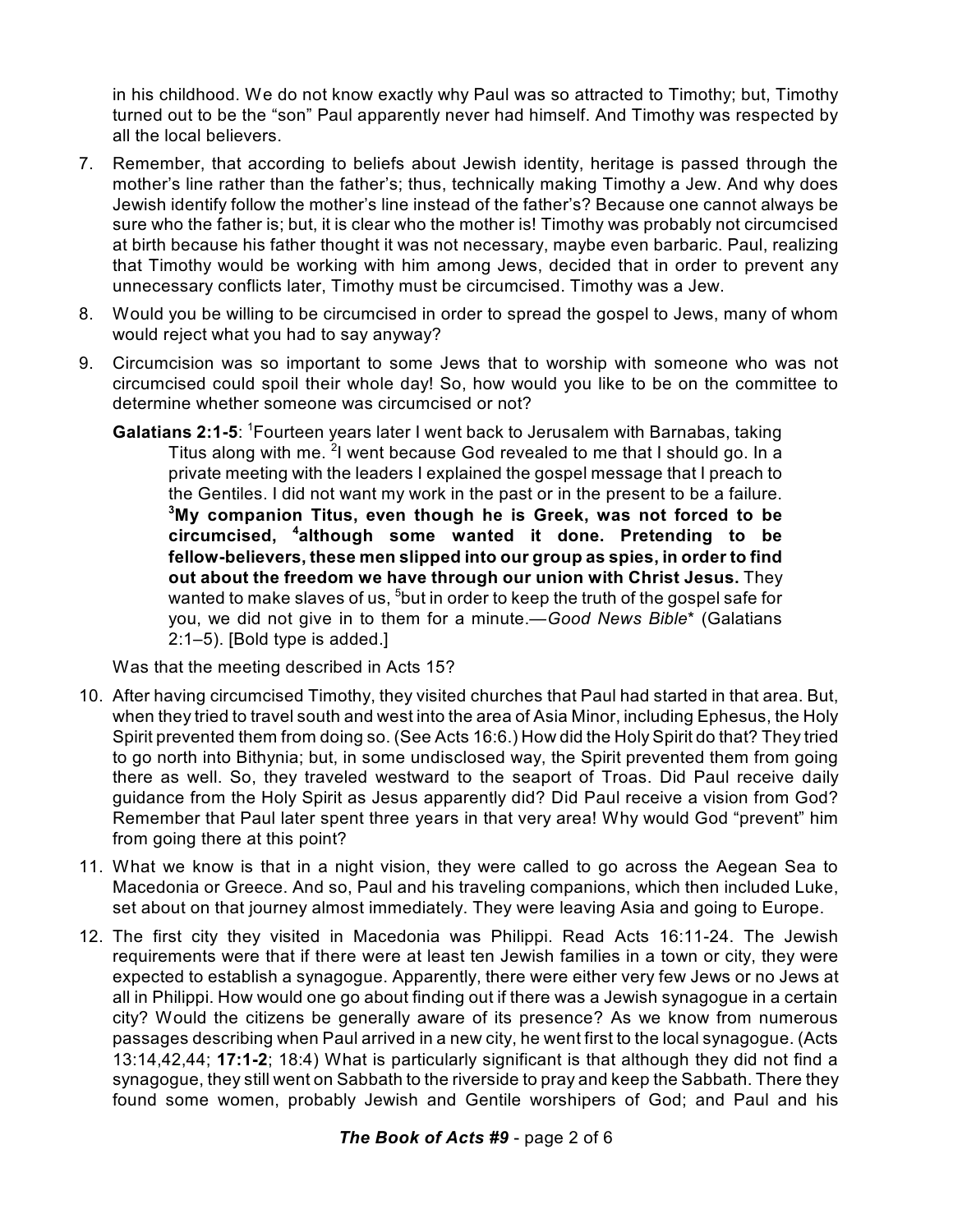associates worshiped with them. This is proof of the fact that Paul kept the Sabbath even when there was no synagogue available.

- 13. Read Acts 16:25-34. This incredible story teaches us several things. Could it really be true that faith is the only requirement for salvation? (Acts 16:31) Did this Roman jailer have any background in the Jewish religion? Or, Christianity? How many different details of the Jewish or Christian religion did they have an opportunity to discuss with the jailer and his family before being baptized? Imagine being one of the jailer's family members. You would have been awakened in the middle of the night and told to welcome some wounded ex-prisoners into your home and accept what they said about God. How would you respond to that?
- 14. It is important to recognize that Philippi was a Roman outpost, controlled by a group of former Roman soldiers. Legally, it was thought of as being a part of Rome itself; and thus, it was administered as if it were.
- 15. Would you agree with Paul's statement in Acts 16:31 that faith is the only requirement for salvation? (Compare Romans 3:28 and Galatians 2:16.) What is implied by *having faith*?

Faith is [just] a word we use to denote a relationship with God as with a Person well known. The better we know Him, the better the relationship may be.

Faith implies an attitude toward God of love, trust, and deep admiration. It means having enough confidence in Him, based on the more than adequate evidence revealed, to be willing to believe whatever He says [as soon as we are sure He is the One saying it], to accept whatever He offers [as soon as we are sure He is the One offering it], and to do whatever He wishes [as soon as we are sure He is the One wishing it]–without reservation–for the rest of eternity.

Anyone who has such faith is perfectly safe to save. This is why faith is the only requirement for heaven.

[Faith also means that, like Abraham, Job, and Moses, God's friends, we know God well enough to reverently ask Him, "Why?"]—A. Graham Maxwell, *You Can Trust the Bible* 81. [Content in brackets is added based on Dr. Maxwell's lectures.]

- 16. Sometimes, you might hear a pastor trying to make a big deal about the difference between *faith* and *belief*. But, in actual fact, they are the same word in Greek. See James 2:19. That verse could be translated: "The devils have faith; but, it doesn't change them!" So, the issue is: What impact does faith have in your life?
- 17. Do you think the jailer had possibly heard some of Paul's messages earlier in the city of Philippi? Did they actually have adequate preparation for baptism? "There is need of a more thorough preparation on the part of candidates for baptism.... The principles of the Christian life should be made plain to those who have newly come to the truth."—Ellen G. White, *Testimonies for the Church*,\* vol. 6, 91.4-92.0. Do you think the jailer and his family became leaders in the church at Philippi?
- 18. Read Acts 16:35-40. Why did Paul and Silas demand that the Roman officials come and personally escort them "out of prison"? Was Paul just trying to show off his Roman citizenship? Or, was he trying to protect the church members left in Philippi as much as possible from future problems? Was Paul making sure that the citizens understood that he was not an outlaw? We need to know that being a Roman citizen was highly prized by the people of Philippi. How do you think Paul and Silas proved their Roman citizenship?
- 19. Read Acts 17:1-9. Apparently, Paul and Silas only managed to teach in Thessalonica for a few weeks. But, they were able to raise a small congregation there among whom were some leading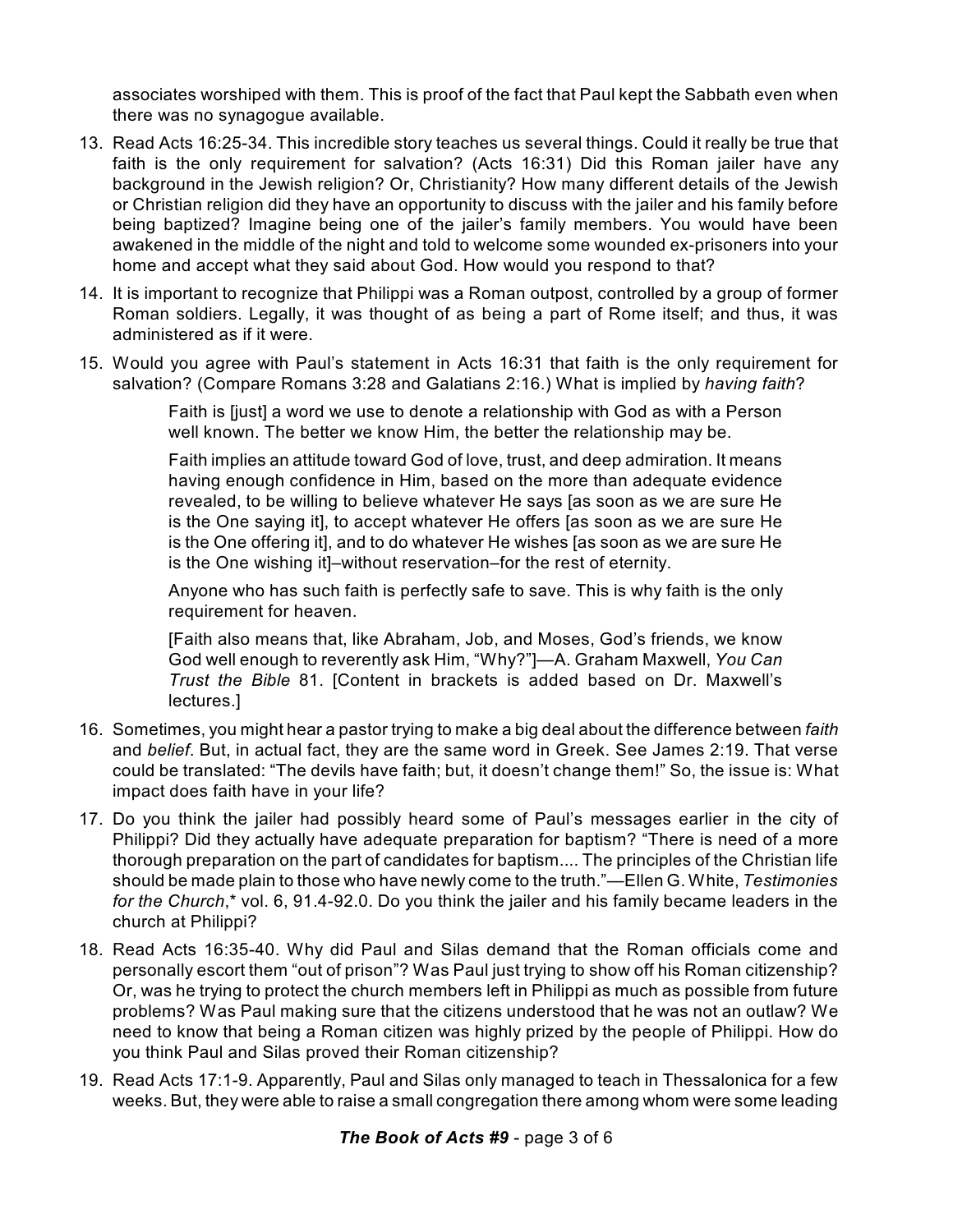women and a large group of Greek men who worshiped God. Once again, traditional Jews were jealous and gathered a group of worthless loafers from the streets, formed a mob, and caused trouble. This passage is proof of the fact that Christianity was still an unrecognized and, thus, illegal religion.

- 20. Try to understand the position of those Jewish believers who opposed Paul. How would you react if a new preacher suddenly showed up at your church and after a few weeks convinced half of your church members to leave and join a new religion?
- 21. Read Acts 17:10-15. What a change in response! Surely, Paul and Silas must have been excited to find a city where the people not only seriously listened to what they had to say but also researched it for themselves to see if it was true. Where did those citizens of Berea find access to the Jewish Scriptures? Copies of books of the Bible were very expensive, having been handwritten on very expensive material and long scrolls and, thus, were usually kept only in synagogues. In any case the Jews of Berea were apparently willing to share their Scriptures and their time with Paul and Silas. But, it was not long before their ministry was interrupted by antagonistic forces from Thessalonica.
- 22. How do we respond when some new idea about the Bible or about Christianity is brought to us? Do we go home each Sabbath and carefully study to see if what the pastor said in church was true? Should we? Or, should we just assume that because that person is a pastor and is employed by the church that whatever s/he preaches must be true?
- 23. Read Acts 17:15-22. Arriving in Athens, Paul changed his approach to spreading the gospel. He not only spoke in the Jewish synagogue or synagogues there, but also he daily spoke with people in the marketplace. This attracted the attention of some of the leading citizens of the city, and Paul was invited to make that famous speech at the Areopagus which is sometimes called Mars Hill. Paul needed to take a different approach to speaking to those people who had no background in the Jewish Scriptures.
- 24. Read Acts 17:22-31. Why did the Athenians have an idol addressed to an "unknown god"?

*Diogenes Laertius* (I. 110), an early 3d century writer, tells how Epimenides of Crete was invited to help Athens in the time of great pestilence. The Cretan took some black and some white sheep to the Areopagus and turned them loose to wander through the city. Wherever one of the sheep lay down, a sacrifice was offered, and an altar was erected on the spot. The memorials of this atonement bore no name.—Nichol, F. D. (Ed.). (1980). *The Seventh-day Adventist Bible Commentary*,\* vol. 6, 351. Review and Herald Publishing Association.

- 25. It would have been very interesting to see and hear Paul's speech and see what the reaction was at the Areopagus. Much of what he said must have seemed strange to his audience. But, he got a rather unusual response when he talked about God being the judge of the world and people rising from the dead. This was completely contrary to the beliefs of most of his Athenian audience. They believed that God was "(1) utterly transcendent, having no dealings whatsoever with the world or concerning human affairs, and (2) that when a person dies there can be no resurrection at all."—*Adult Sabbath School Bible Study Guide*\* for Wednesday, August 29. Later, these beliefs were called deism.
- 26. Yet, there were some very important people including Dionysius and Damaris who apparently accepted Paul's teachings. How much difference should we allow in the ways people use to spread the gospel? See 1 Corinthians 2:2.
- 27. Paul felt it was necessary to move to Corinth fairly quickly. There he met Aquila and Priscilla who ended up being lifelong friends. They not only shared his Christianity but also had the same trade; so, they ended up working together, making tents. (Romans 16:3; 2 Timothy 4:19)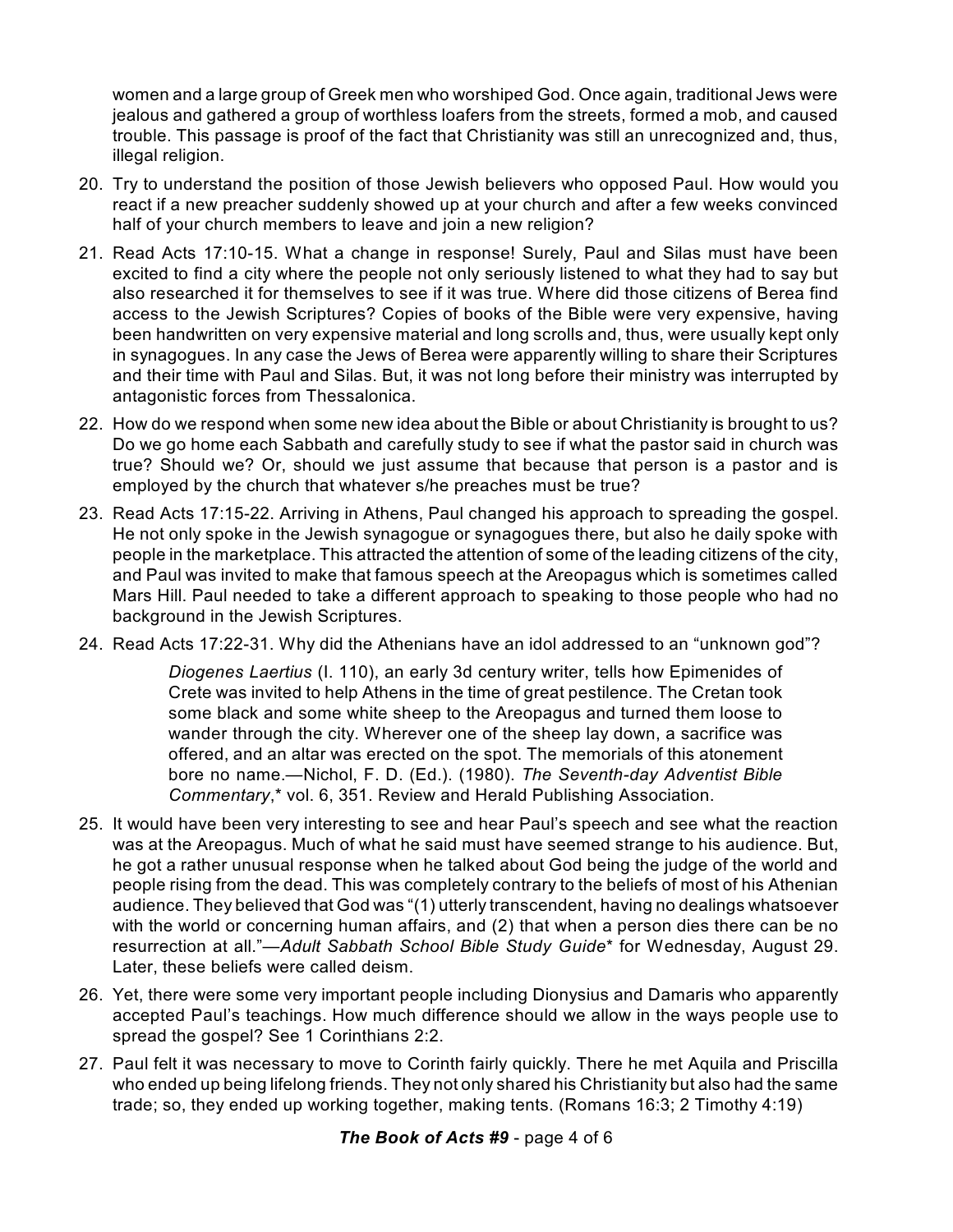28. So, how was Paul received in Corinth? See Acts 18:4-17? This experience with Gallio is important in our dating the activities of Paul. We know exactly when Gallio was governor of Corinth; and, thus, we can establish the time when Paul was there.

> 12. *Gallio*. His full name originally was Marcus Annaeus Novatus, but upon being adopted by a wealthy Roman named Lucius Junius Gallio, he was thereafter known as Junius Annaeus Gallio. He was the brother of the Stoic philosopher Seneca, the tutor of Nero. Seneca dedicated to his brother, the proconsul, two treatises, on "Anger" and the "Blessed Life." Gallio was probably proconsul of Achaia sometime between A.D. 51 and 53 (see p. 98). After he retired from Achaia in consequence of an attack of fever (*Seneca Epistles* civ. 1), he returned to Rome. At first he enjoyed the favor of Nero, but eventually fell under the tyrant's displeasure and, according to one tradition, was executed by him. Another tradition represents him as anticipating his fate by suicide. Tacitus, however, speaks of him only as "dismayed by the death of his brother Seneca" and pleading with Nero for his life (*Annals xv*. 73; Loeb ed., *Tacitus*, vol. 4, p. 333).—Nichol, F. D. (Ed.). (1980). *The Seventh-day Adventist Bible Commentary*,\* vol. 6, 363. Review and Herald Publishing Association.

- 29. When Silas, Timothy, and Luke joined Paul in Corinth, they brought monetary contributions from the churches in Macedonia. (2 Corinthians 11:8-9) This allowed Paul to spend all his time at his own expense spreading the gospel. (1 Corinthians 9:14) Soon, Paul was forced out of the synagogue in Corinth and moved to the home of Titius Justus, a Gentile who lived next door to the synagogue.
- 30. After one and one-half years in Corinth while on his way back to his home church at Antioch in Syria, Paul took Aquila and Priscilla. In a stop at Ephesus, they had an opportunity to meet with some Christians there who begged him to stay. Instead of personally staying, he left Aquila and Priscilla in Ephesus to build up the church, and he promised that he himself would return. (Acts 18:18-21) We know, in fact, that later, he spent about three years in Ephesus.

Those who today teach unpopular truths need not be discouraged if at times they meet with no more favorable reception, even from those who claim to be Christians, than did Paul and his fellow workers from the people among whom they labored. The messengers of the cross must arm themselves with watchfulness and prayer, and move forward with faith and courage, working always in the name of Jesus.—Ellen G. White, *The Acts of the Apostles*\* 230.2.

**If, in the closing scenes of this earth's history, those to whom testing truths are proclaimed would follow the example of the Bereans, searching the Scriptures daily, and comparing with God's word the messages brought them, there would today be a large number loyal to the precepts of God's law, where now there are comparatively few....**

All will be judged according to the light that has been given. The Lord sends forth His ambassadors with a message of salvation, and those who hear He will hold responsible for the way in which they treat the words of His servants. Those who are sincerely seeking for truth will make a careful investigation, in the light of God's word, of the doctrines presented to them.—*Ibid*.\* 232.2. [Bold type is added.]

31. Read Acts 17:32-34. Notice that there were three distinctly different responses to Paul's message in Athens.

> (1) Some mocked. They were amused by the passionate earnestness of this strange Jew. It is possible to make a jest of life; but those who do so will find that what began as comedy must end in tragedy. (2) Some put off their decision. The